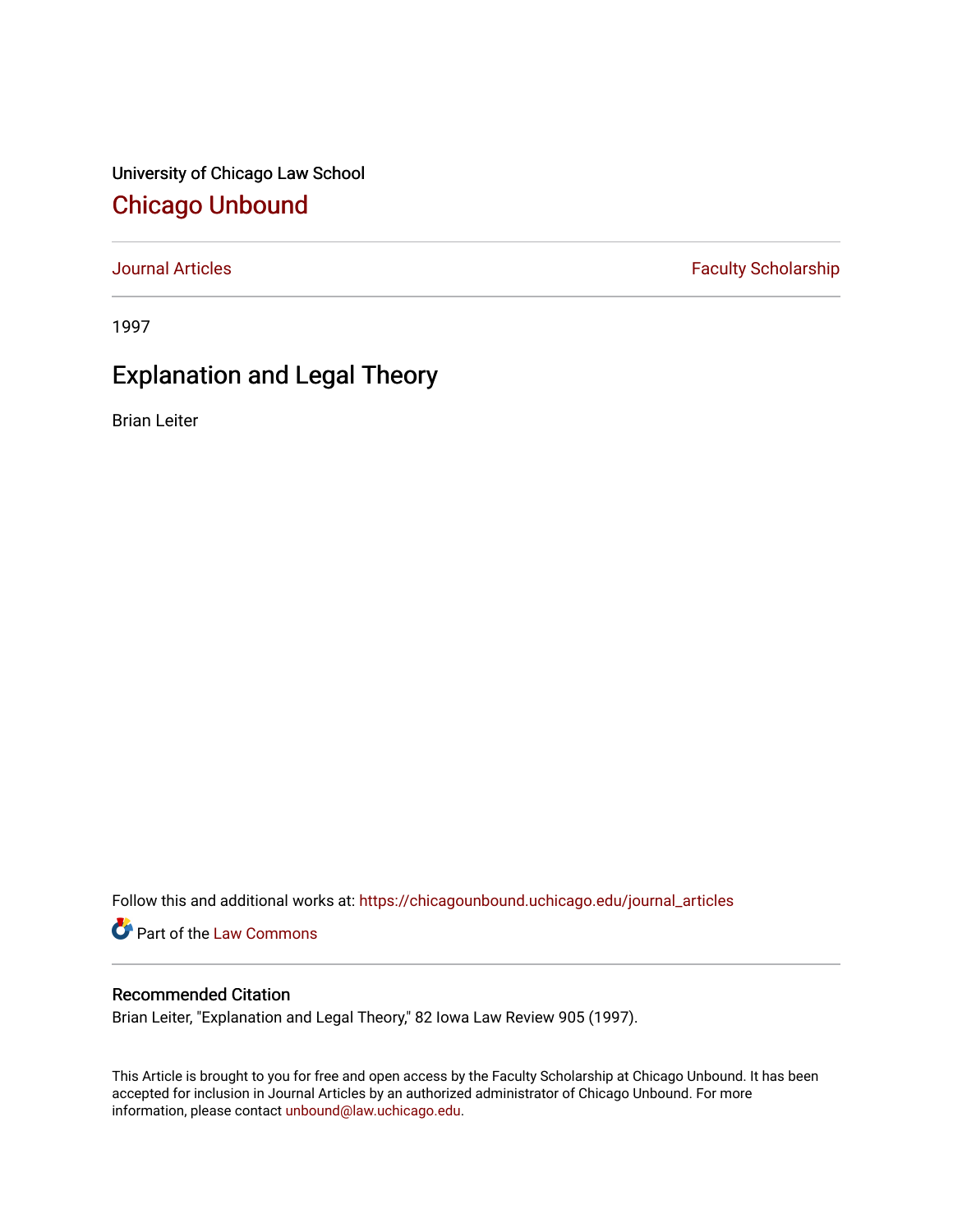## **Explanation and Legal Theory**

## *Brian Leiter\**

I am not going to say much about the most interesting new argument developed in the article that is the premise of this Symposium': namely, that the moral value of integrity does not justify appeal to legal principles when these principles are otherwise morally sub-optimal.<sup>2</sup> The argument seems to falter on the largely tacit, but false, assumption that there are no significant epistemic limitations on determining moral optimality. Other participants in this Symposium, however, will have more to say about this. I want to concentrate, instead, on the philosophical posture that informs the Essay, and what it might mean for legal theory.

On the very first page of *Against Legal Principles,3* Larry Alexander and Ken Kress attempt to situate their attack on "legal principles" within a broadly naturalistic philosophical program, one that seeks to purge from our best picture of the world those properties and events that do no *explanatory* work. Thus, Alexander and Kress write:

Just as the nineteenth-century physicists invoked the ether to explain past observations and predict future ones, traditional legal reasoning and theories of interpretation invoke legal principles to explain the outcomes in past cases and to justify conclusions about how future cases should be decided. And like the invocation of the ether, the invocation of legal principles is misguided.<sup>4</sup>

Although there is much to be said in favor of honoring naturalistic scruples,<sup>5</sup> this appealing analogy strikes me as being, nonetheless,

3. Alexander & Kress, *supra* note 1, at 279, *reprinted in* 82 Iowa L. Rev. 739, 739 (1997).

<sup>\*</sup> Assistant Professor of Law and Philosophy, The University of Texas at Austin. Originally presented to the jurisprudence Section of the Association of American Law Schools at the annual meeting in San Antonio, Jan. 7, 1996. I have made only minor revisions for publication.

<sup>1.</sup> Larry Alexander & Ken Kress, *Against Legal Principles, in* Law and Interpretation: Essays in Legal Philosophy 279 (Andrei Marmor ed., 1995), *reprinted in* 82 Iowa L. Rev. 739 (1997).

<sup>2.</sup> There are other interesting, but not new, arguments revisited in this Essay, including, for example, Kress's seminal discussion of the problem of retroactivity in Dworkin's theory. *See* Kenneth J. Kress, *Legal Reasoning and Coherence Theories: Dworkin's Rights Thesis, Retroactivity, and the Linear Order of Decisions,* 72 Cal. L. Rev. **369** (1984). There are also, I think, other new, but less interesting, arguments which other contributors to this Symposium will take up.

<sup>4.</sup> *Id.*

**<sup>5.</sup>** In particular, naturalistic scruples constitute our best defense against a promiscuous, pre-Enlightenment ontology-as is readily apparent from the work of philosophers who too readily disparage such scruples, such as John McDowell and Hilary Putnam. *See* John McDowell, Mind and World (1994); Hilary Putnam, *Are Moral and Legal Values Made or*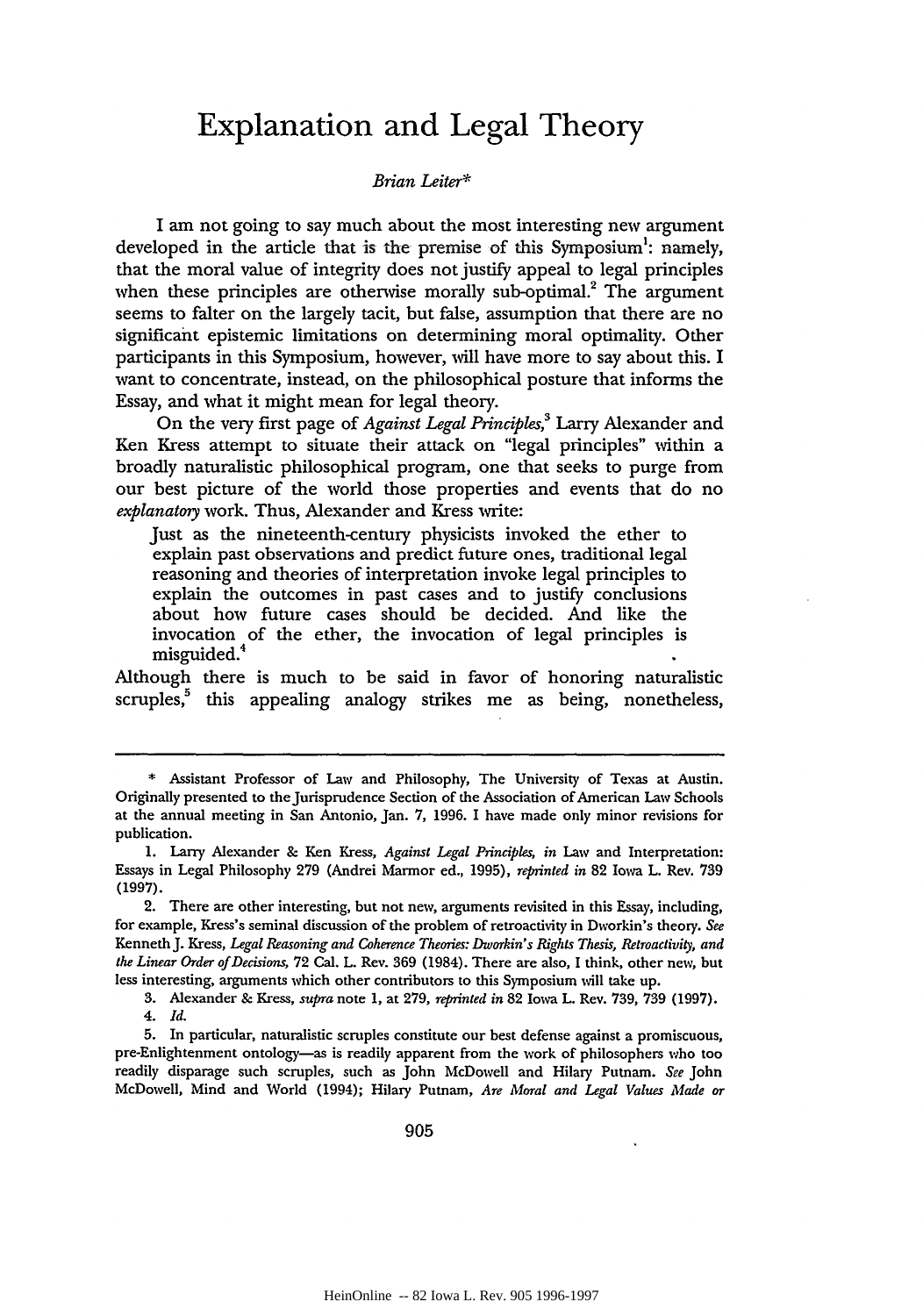wrongheaded in the case at hand. To start, as **I** read it, the paper **by** Alexander and Kress is actually devoid of any arguments against the *existence* of legal principles, and consists entirely of *normative* arguments against employing legal principles in either legal reasoning or jurisprudential theories about legal reasoning. Indeed, much later on, Alexander and Kress concede as much-though, strangely, they bury the point in a footnote.<sup>6</sup> But to concede this point is to vitiate utterly the force of the analogy: ether was dropped from our best naturalistic picture of the world precisely because it did no *explanatory* work, not because it was normatively sub-optimal.<sup>7</sup>

The analogy breaks down at an even deeper and more illuminating level. We may see this if we recall the precise language Alexander and Kress employ in sketching the analogy: Ether, they write, served "to explain past observations and predict future ones" while legal principles serve "to explain the outcomes in past cases and to justify conclusions about how future cases should be decided."8

Notice the subtle, but significant, shift in language: ether was invoked to "explain" the past and "predict" the future, while legal principles are invoked to "explain" the past but "justify" the future. But plainly

6. Alexander **&** *Kress, supra* note 1, at **303** n.96, *reprinted* in 82 Iowa L. Rev. 739, **762** n.96 (1997) ("Our case against legal principles is primarily a normative case. Legal principles are either normatively unattractive or superfluous."). Alexander and Kress go on to claim, however, that the reason they are making no ontological claim about legal principles is because of their "normative character." *Id.* But this seems manifestly irrelevant-we can, of course, ask about whether norms (legal, aesthetic, moral) deserve a place in our best picture of the world. *Cf* Richard N. Boyd, *How to Be a Moral Realis, in* Essays on Moral Realism (Geoffrey Sayre-McCord ed., 1988); Peter Railton, *Moral Realism,* **95** Phil. Rev. 163 (1986).

7. A naturalistic worldview is, of course, predicated on an epistemic norm: namely, only believe in those entities that figure in the best explanation of experience. In that sense-but in that sense only-we could describe the "ether" as normatively sub-optimal. But the Alexander and Kress argument supposes that legal principles are normatively sub-optimal by reference to non-epistemic norms.

**8.** Alexander **&** Kress, *supra* note 1, at 279, *reprinted in* 82 Iowa L. Rev. 739, 739 (1997).

Discovered?, 1 Legal Theory **5 (1995);** Hilary Putnam, *Replies,* 1 Legal Theory **69 (1995).** In the latter piece, Putnam wrongly calls me a "scientific imperialist" for insisting that naturalistic scruples about explanatory power be brought to bear on values. *Replies, supra,* at 70. For my original argument, that provoked Putnam's accusation, see Brian Leiter, *The Middle Way, 1* Legal Theory 21 (1995). "Imperialism," however, implies an unjustified and wrongful extension of hegemony. Yet Putnam gives no account of why such scruples are misplaced in the evaluative context (except for the facile, but mistaken, argument that such a naturalistic position is incoherent because of its being predicated upon epistemic values). Following Quine, I take the justification for naturalism to be thoroughly pragmatic: naturalistic norms-like the norm demanding explanatory power-have simply worked the best. They helped depopulate our world of gods and leprechauns and the ether, and repopulated it with the predictively powerful entities constitutive of the modem scientific worldview. From this pragmatic standpoint, the burden is entirely on the opponent of naturalistic scruples to tell us why they should be suspended in some domain, despite their success elsewhere. Typically, the only reason forthcoming is the patently question-begging reason that by suspending such scruples we can admit that philosopher's favorite (but naturalistically suspect) properties into our ontology!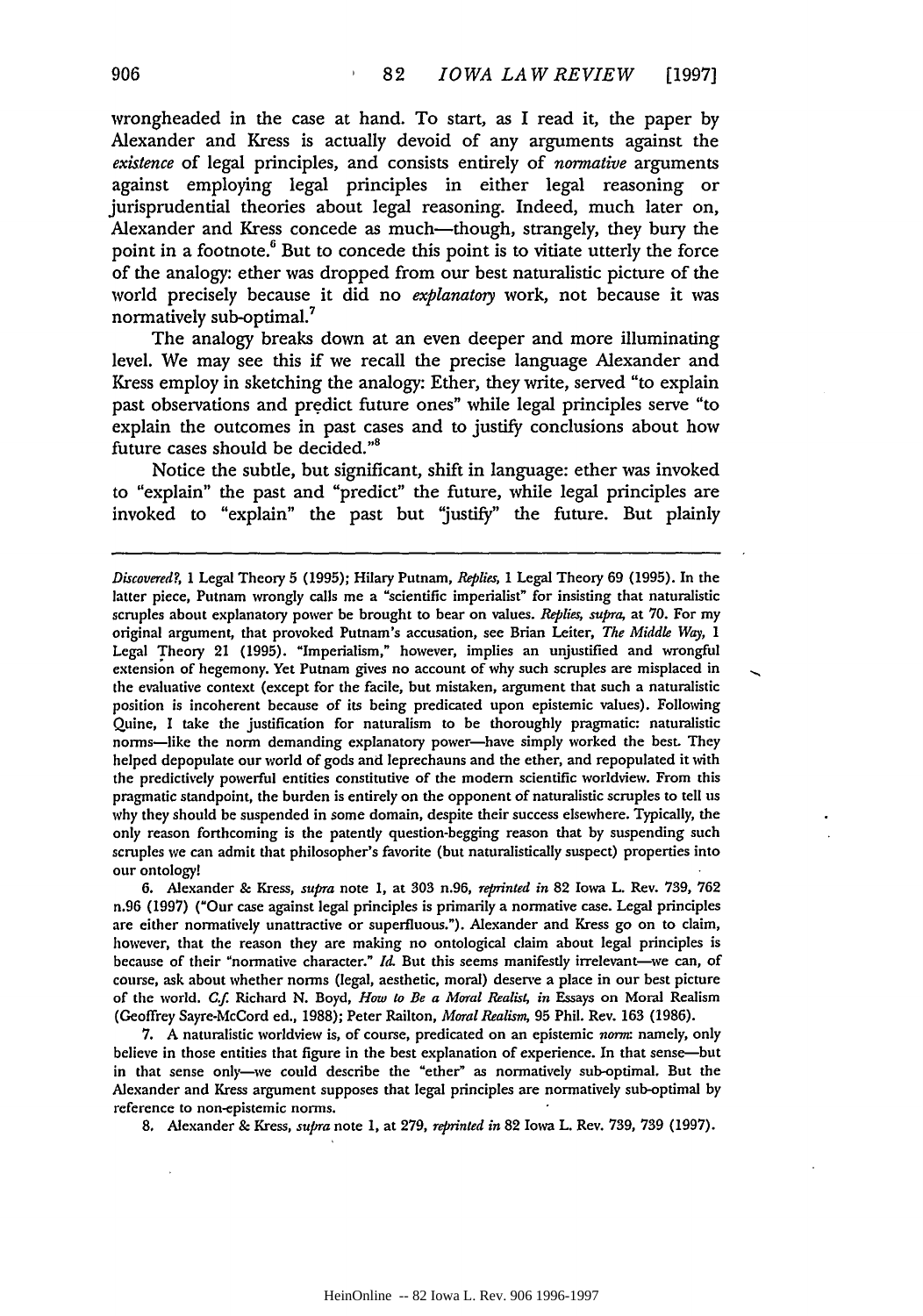justification is not necessarily symmetrical with prediction-the result that ought to be reached may not be the result actually reached. This difference should alert us to a further possibility: that the sense in which ether explains and legal principles "explain" may not be the same, since only the former explanation licenses a prediction.

Justification takes place within what the philosopher Wilfrid Sellars aptly called "the space of reasons'" Explanation takes place, we might say, within the space of causes.<sup>9</sup> I justify my belief that the ether analogy is inapt by giving reasons for the claim. I *explain* why the window broke by appealing to a cause: the baseball that crashed through it. Some justifications can be explanations and vice versa. If a rational agent would be justified in believing that *P,* then we can probably explain a rational agent's belief that *P* in terms of the justification for *P* (since rational justifications "cause" rational agents to hold beliefs). Conversely, the best explanation for a belief that *P* is sometimes simply that a belief that *P* is justified.

Not every explanation of a belief, of course, constitutes a justification of that belief. That is one way of understanding what the debunking explanations of Marx, Nietzsche and Freud have in common (and also why such explanations are so bitterly resisted). Someone might think, for example, that the oxymoronic "Republican revolution"<sup>10</sup> of 1994-and the shift in "beliefs" it generated-is best explained by the congruence of two factors: first, the increasing extent to which both major parties have adopted the same basic economic platform, responding to the same special interest constituency (namely, the corporations and their managerial and ownership classes who bankroll the parties and the elections); and second, the disproportionate share of 1994 voters drawn from these classes. But surely it would constitute no *justification* of the policies promoted by Newt Gingrich and company that their triumph is best *explained* by the fact that they serve the short-term interests of the economic elite who have a stranglehold on the political process!

But more important for our purposes is the converse proposition: not every justification of a belief provides an explanation of it. This is one way

10. "Oxymoronic" in the sense that a re-entrenchment by the status quo cannot be revolutionary.

<sup>9.</sup> This way of putting it commits one, of course, to taking a position on the metaphysics of explanation. It is distinctive of twentieth-century empiricist theories of explanation-the most famous being Carl Hempel's-that they seek to account for explanation solely in terms of its logical form, not in terms of its identification of causes. I would think most philosophers today have been persuaded, however, that you can't distinguish genuine from pseudoexplanations purely in terms of logical structure, and that some talk about cause is essential. (The classic counter-examples to Hempel's empiricist account of explanation are rehearsed in Paul Humphreys, *Scientific Explanation: The Causes, Some of the Causes, and Nothing but the Causes, in* Scientific Explanation 300-01 (Philip Kitcher & Wesley Salmon eds., 1989).) Whether a satisfactory philosophical account of causation is to be had is a larger question. For two representative accounts—broadly, Humean/empiricist versus realist—see the classic papers by John Mackie and David Lewis *in* Causation (Ernest Sosa **&** Michael Tooley eds., 1993).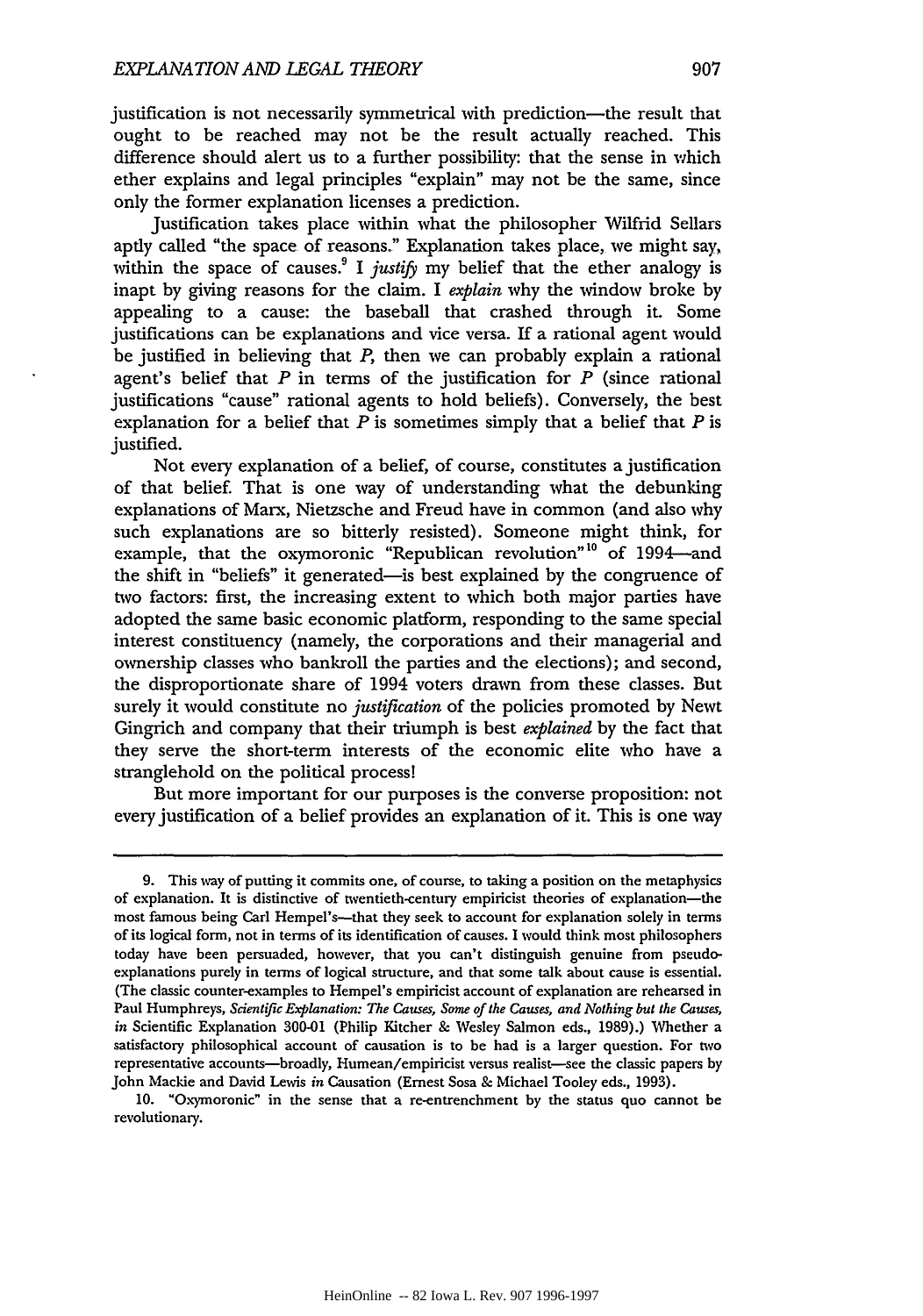of understanding the moral of the debates generated **by** Edmund Gettier's famous counterexamples to the analysis of "knowledge" as "justified true belief."" One way of explaining what Gettier showed is this: a belief can be both justified and true, but we won't regard it as *knowledge* unless its being justified figured in the genesis (that is, the explanation) of the belief.<sup>12</sup> Justification, in other words, had better also be explanatory if the resultant true belief is to count as knowledge.

Let's return to the analogy between ether and legal principles. Ether was supposed to have figured in the *causal* explanation of past events, and the prediction of future events *by identifying their causes.* Ether failed on both counts. Legal principles, **by** contrast, explain past decisions, *at least in the sense of providing justifications for them.* And thus Alexander and Kress are correct when they say, not that legal principles enable us to *predict* future decisions, but rather that they enable us "to justify conclusions about how future cases should be decided."<sup>13</sup>

So legal principles figure in *justifications* of past and future decisions, and as such they exist in the space of reasons. The ether, **by** contrast, was supposed to figure in the *causal* explanation of past and future events, not their justification. But even if we accept explanatory (or causal) power as a criterion of the real-and thus purge the ether from our best picture of the world-this would simply have no bearing on legal principles, which exist in the justificatory space of reasons, not the explanatory space of causes. **If** this is right, then the analogy with which Alexander and Kress begin is profoundly misconceived.

Or is it? I noted earlier the familiar point that sometimes reasons that justify can also explain. To get legal principles into the space of causes, we need to understand legal principles as not simply justifying past decisions but as providing the causal explanation for these decisions: the judges decided as they did *because of* legal principles (for example, because they were "moved **by"** the persuasive force of those principled reasons). In that sense, reasons would become causes and could figure in explanations. And then the question whether legal principles are real would just be the question: do legal principles figure in the best explanatory account of judicial decisions?

Alexander and Kress, however, simply do not pose this question. Happily, other writers in jurisprudence do—notably, the American Legal Realists. Their answer to this question is surely familiar: legal principles do not figure centrally in the best explanation of past decisions; the best explanation of past decisions must appeal to non-legal reasons and causes

**<sup>11.</sup>** Edmund L. Gettier III, *IsJustified True Belief Knowledge?,* **23** Analysis 121 **(1963).** For representative examples of the literature this paper engendered, see Alvin **1.** Goldman, *A Causal Theoy of Knowing,* 64J. Phil. **357** (1967) and Brian Skyrms, *The Explication of "X knows that p,* "64J. Phil. **373 (1967).**

<sup>12.</sup> **A** nice articulation of this point can be found in Philip Kitcher, *The Naturalists Return,* **101** Phil. Rev. **53,** 60 (1992).

<sup>13.</sup> Alexander & *Kress, supra* note 1, at 279, *reprinted in* 82 Iowa L. Rev. 739, 739 (1997).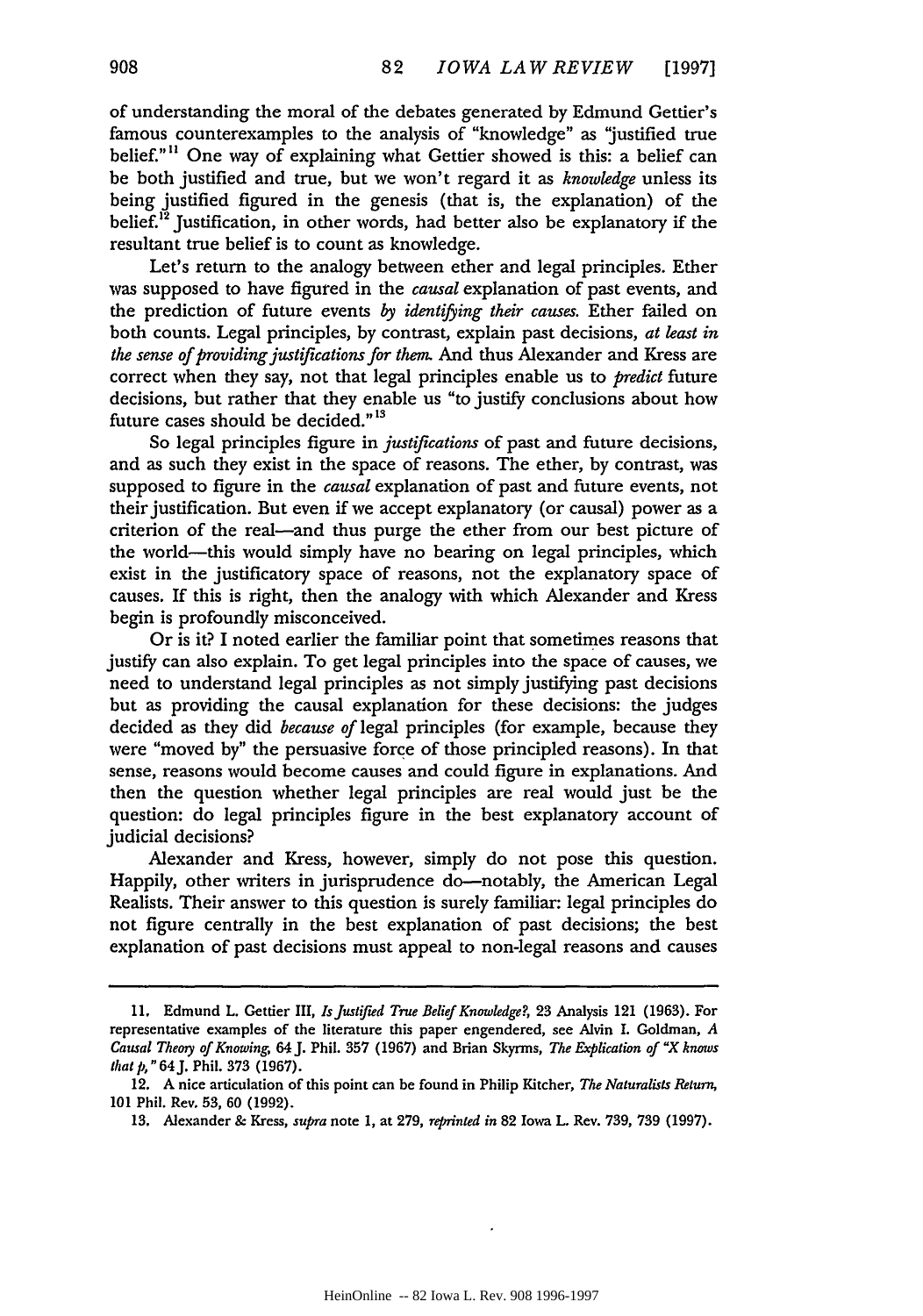(for example, considerations of "fairness" and "policy," as Holmes and Llewellyn would have it; or unconscious desires as Frank would have it). If the Realists are right, then that might give us a real explanatory argument against legal principles on a par with the explanatory argument against the ether.<sup>14</sup> Admittedly, with the exception of Underhill Moore (whose orthodox behaviorism drove him to eliminate the mental altogether), most Realists did not think that legal rules and reasons played no explanatory role in judicial decisions.<sup>15</sup> But legal principles are, of course, only a subset of the total class of legal reasons,  $16$  and it is possible that a satisfactory explanation of judicial decisions might dispense at least with them. This remains an open question. But as John Mackie remarked many years ago-in what remains one of the most penetrating attacks on Dworkin's jurisprudence of principles: "There is a distinction-and there may be a divergence-between what judges say they are doing, what they think they are doing, and the most accurate objective description of what they actually are doing."<sup>17</sup> It is precisely in the gap created by this divergence that a real explanatory argument against legal principles might gain a foothold: the best "objective description" of what judges are "actually" doing might, indeed, turn out to make no reference to legal principles, even though such a description would diverge from what judges say they are doing. Moreover, if Mackie is right, as I suspect he is, that "[s]uch a divergence is not even improbable,"<sup>18</sup> then we may yet find legal principles-and perhaps a jurisprudence dependent upon them like Dworkin's-"explained away."<sup>19</sup>

**18.** *Id.*

<sup>14.</sup> I am assuming, of course, that explanatory considerations will not purge, for examples, norms and mental states from our ontology as well.

**<sup>15.</sup>** *See* Brian Leiter, *Legal Realism, in* A Companion to Philosophy of Law and Legal Theory (Dennis Patterson ed., 1996), and also my review essay, Brian Leiter, *Is There an "American"Jurisprudence?,* 17 OxfordJ. Legal St. (forthcoming 1997) (reviewing Neil Duxbury, Patterns of American Jurisprudence (1995)).

<sup>16.</sup> On the notion of a "class of legal reasons," see Brian Leiter *Legal Indeterminacy, 1* Legal Theory 481 (Dec. 1995).

<sup>17.</sup> John Mackie, *The Third Theory of Law, reprinted in* Ronald Dworkin and Contemporary Jurisprudence 161, 163 (1983).

<sup>19.</sup> I take up these, and related, issues in several papers: *Rethinking Legal Realism: Toward a Naturalized Jurisprudence* (unpublished manuscript, on file with the author); *Objectivity, Morality, and Adjudication, in* Objectivity in Law and Morals (Brian Leiter ed., forthcoming 1998); *Naturalism and Naturalized Jurisprudence in* Analyzing Law. New Essays in Legal Theory (Brian Bix ed., forthcoming 1998).